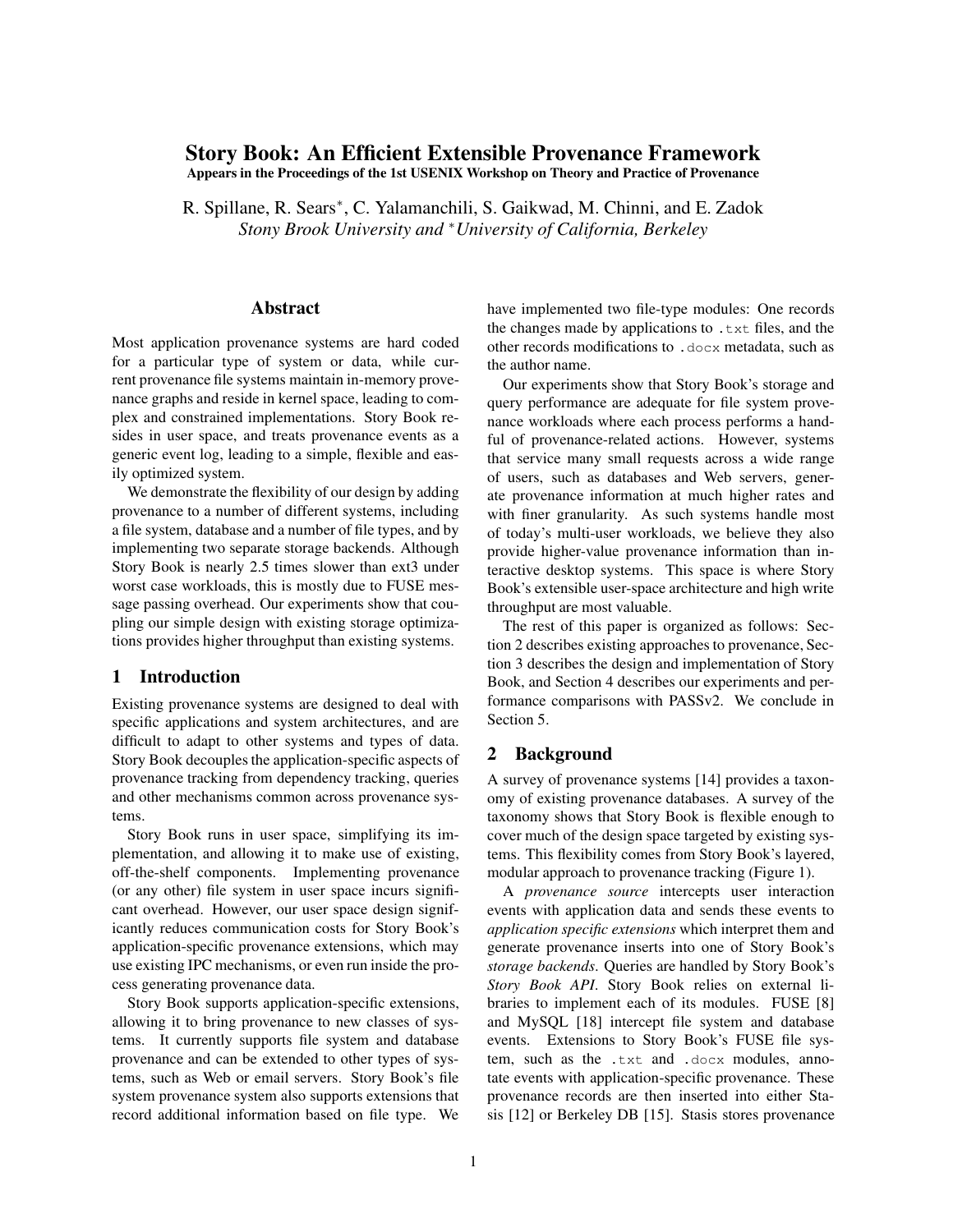

*Figure 1: Story Book's modular approach to provenance tracking.*

data using database-style no-Force/Steal recovery for its hashtables, and compressed log structured merge (LSM) trees [11] for its Rose [13] indexes. Story Book utilizes Valor [16] to maintain write-ordering between its logs and the kernel page cache. This reduces the number of disk flushes, greatly improving performance.

Although Story Book utilizes a modular design that separates different aspects of its operation into external modules (i.e., Rose, Valor, and FUSE), it does hardcode some aspects of its implementation. Simhan's survey discusses provenance systems that store metadata separately from application data, and provenance systems that do not. One design decision hardcoded into Story Book is that metadata is always stored separately from application data for performance reasons. Story Book stores blob data in a physically separate location on disk in order to preserve locality of provenance graph nodes and efficiently support queries.

Story Book avoids hardcoding most of the other design decisions mentioned by the survey. Because Story Book does not directly support versioning, applicationspecific provenance systems are able to decide whether to store logical undo/redo records of application operations to save space and improve performance, or to save raw value records to reduce implementation time. Story Book's .txt module stores patches between text files rather than whole blocks or pages that were changed.

Story Book allows applications to determine the granularity of their provenance records, and whether to focus on information about data, processes or both. Similarly, Story Book's implementation is independent of the format of extended records, allowing applications to use metadata standards such as RDF [19] or Dublin Core [2] as they see fit.

The primary limitation of Story Book compared to



*Figure 2: PASSv2's monolithic approach to provenance tracking. Although Story Book contains more components than PASSv2, Story Book addresses a superset of PASSv2's applications, and leverages existing systems to avoid complex, provenance-specific code.*

systems that make native use of semantic metadata is that Story Book's built-in provenance queries would need to be extended to understand annotations such as "version-of" or "derived-from," and act accordingly. Applications could implement custom queries that make use of these attributes, but such queries would incur significant I/O cost. This is because our schema stores (potentially large) application-specific annotations in a separate physical location on disk. Of course, user-defined annotations could be stored in the provenance graph, but this would increase complexity, both in the schema, and in provenance query implementations.

Databases such as Trio [20] reason about the quality or reliability of input data and processes that modify it over time. Such systems typically cope with provenance information, as unreliable inputs reflect uncertainty in the outputs of queries. Story Book targets provenance over exact data. This is especially appropriate for file system provenance and regulatory compliance applications; in such circumstances, it is more natural to ask which version of an input was used rather than to calculate the probability that a particular input is correct.

# **2.1 Comparison to PASS**

Existing provenance systems couple general provenance concepts to system architectures, leading to complex inkernel mechanisms and complicating integration with application data representations. Although PASSv2 [9] suffers from these issues, it is also the closest system to Story Book (Figure 2).

PASSv2 distinguishes between data *attributes*, such as name or creation time, and *relationships* indicating things like data flow and versioning. Story Book performs a similar layering, except that it treats versioning information (if any) as an attribute. Further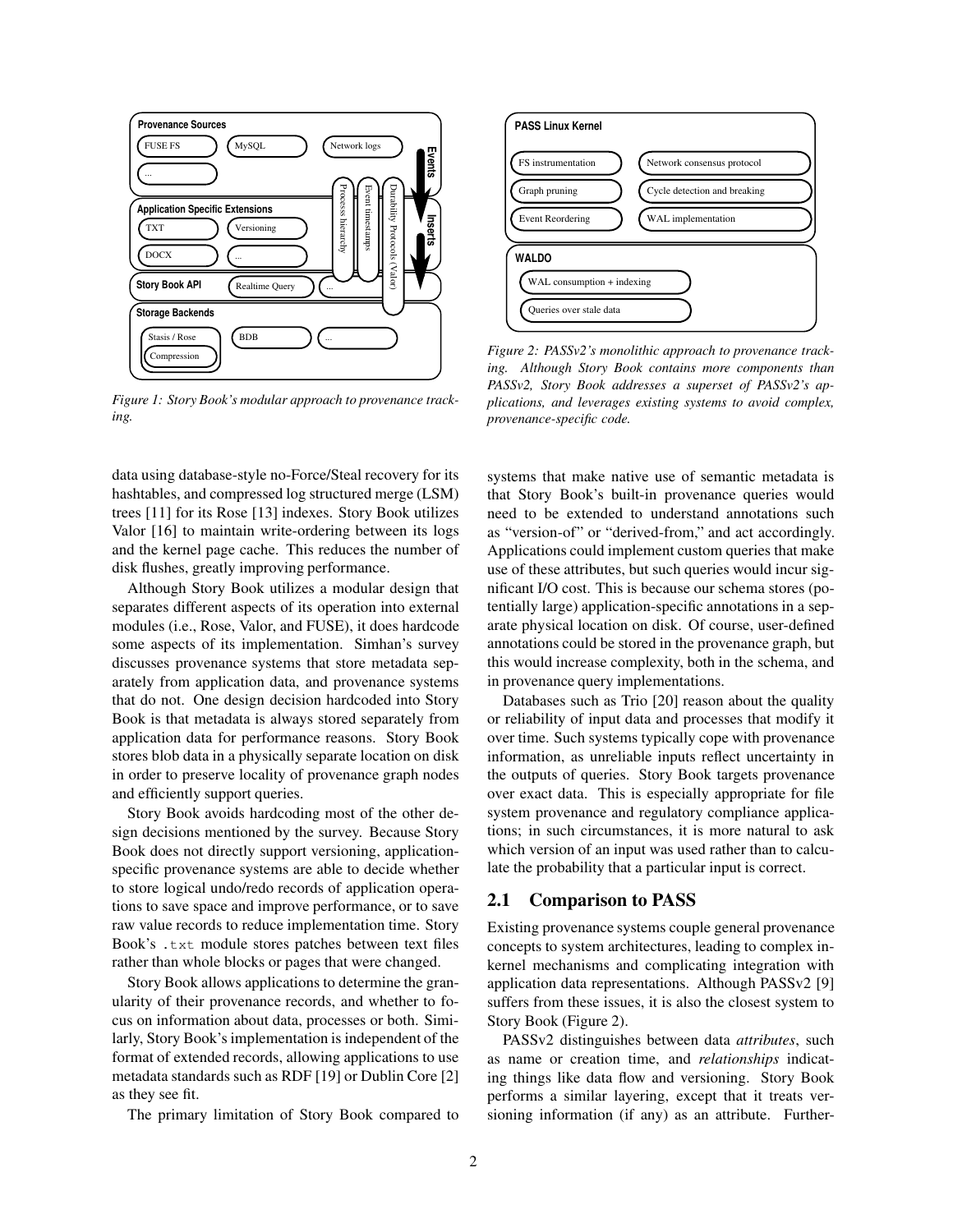more, whereas PASSv2 places such mechanisms in kernel space, Story Book places them in user space.

On the one hand, this means that user-level provenance inspectors could tamper with provenance information; on the other it has significant performance and usability advantages. In regulatory environments(which cope with untrusted end-users), Story Book should run in a trusted file or other application server. The security implications of this approach are minimal: in both cases a malicious user requires root access to the provenance server in order to tamper with provenance information.

PASSv2 is a *system-call-level* provenance system, and requires that all provenance data pass through relevant system calls. Application level provenance data is tracked by applications, then used to annotate corresponding system calls that are intercepted by PASSv2. In contrast, Story Book is capable of system call interception, but does not require it. This avoids the need for applications to maintain in-memory graphs of provenance information. Furthermore, it is unclear how system-call-level instrumentation interacts with mechanisms such as database buffer managers which destroy the relationship between application-level operations and system calls. Story Book's ability to track MySQL provenance shows that such systems are easily handled with our approach.

PASSv2 supersedes PASS, which directly wrote provenance information to a database. The authors of the PASS systems concluded that direct database access was neither "efficient nor scalable," and moved database operations into an asynchronous background thread.

Our experiments show that, when properly tuned, Story Book's *Fable* storage system and PASSv2's *Waldo* storage system both perform well enough to allow direct database access, and that the bulk of provenance overhead is introduced by system instrumentation, and insertion-time manipulation of provenance graphs. Story Book suffers from the first bottleneck while PASSv2 suffers from the latter.

This finding has a number of implications. First, Story Book performs database operations synchronously, so its provenance queries always run against up-to-date information. Second, improving Story Book performance involves improvements to general-purpose code, while PASSv2's bottleneck is in provenance-specific mechanisms.

From a design perspective then, Story Book is at a significant advantage; improving our performance is a matter of utilizing a different instrumentation technology. In contrast, PASSv2's bottlenecks stem from a specialpurpose component that is fundamental to its design.

PASSv2 uses a recovery protocol called *write ahead provenance*, which is similar to Story Book's file-system recovery approach. However, Story Book is slightly more general, as its recovery mechanisms are capable of entering into system-specific commit protocols. This is important when tracking database provenance, as it allows Story Book to reuse existing durability mechanisms, such as Valor, and inexpensive database replication techniques. For our experiments, we extended write ahead provenance with some optimizations employed by Fable so that PASSv2's write throughput would be within an order of magnitude of ours.

PASSv2 supports a number of workloads currently unaddressed by Story Book, such as network operation and unified naming across provenance implementations. The mechanisms used to implement these primitives in PASSv2 follow from the decision to allow multiple provenance sources to build provenance graphs before applying them to the database. Even during local operation, PASSv2 employs special techniques to avoid cycles in provenance graphs due to reordering of operations and record suppression. In the distributed case, clock skew and network partitions further complicate matters.

In contrast, Story Book appends each provenance operation to a unified log, guaranteeing a consistent, cyclefree dependency graph (see Section 3.8). We prefer this approach to custom provenance consensus algorithms, as the problem of imposing a partial order over events in a distributed system is well-understood; building a distributed version of Story Book is simply a matter of building a provenance source that makes use of wellknown distributed systems techniques such as logical clocks [6] or Paxos [7].

# **3 Design and Implementation**

Story Book has two primary scalability goals: (1) decrease the overhead of logging provenance information, and (2) decrease the implementation effort required to track the provenance of applications which use the file system or other instrumentable storage to organize data.

We discuss Story Book's application development model in Section 3.1, and Story Book's architecture and provenance file system write path in Section 3.2. We explain Story Book's indexing optimizations in Section 3.3 and recovery in Section 3.4. We discuss reuse of third party code in Section 3.5 and the types of provenance that are recorded on-disk in Section 3.6. We explain how Story Book accomplishes a provenance query in Section 3.7 and describe Story Book's ability to compress and suppress redundant provenance information in Section 3.8.

### **3.1 Application Development Model**

Story Book provides a number of approaches to application-specific provenance. The most powerful, efficient and precise approach directly instruments applications, allowing the granularity of operations and actors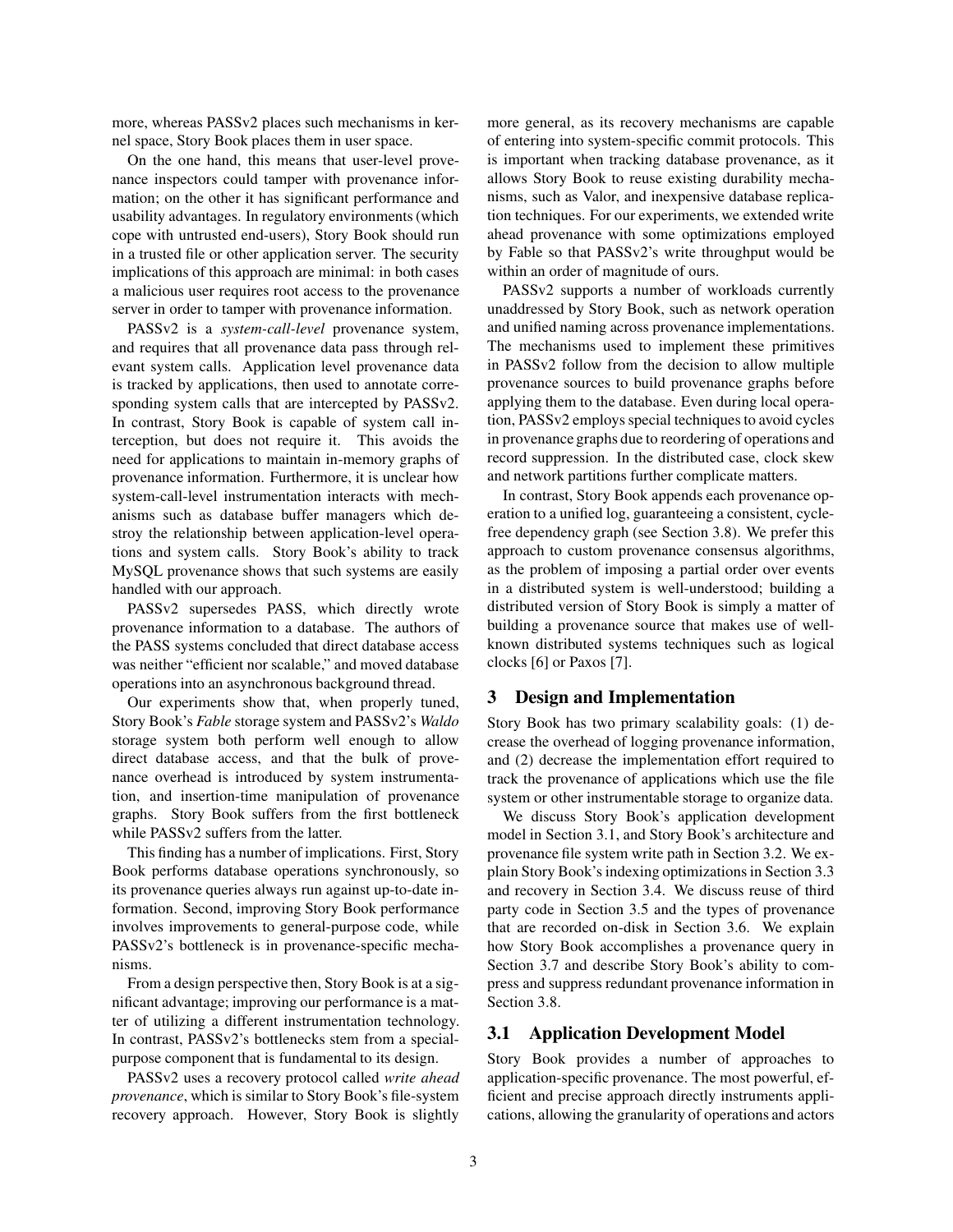recorded in the provenance records to match the application. This approach also allows for direct communication between the application and Story Book, minimizing communication overheads.

However, some applications cannot be easily instrumented, and file formats are often modified by many different applications. In such cases, it makes sense to track application-specific provenance information at the file system layer. Story Book addresses this problem by allowing developers to implement *provenance inspectors*, which intercept requests to modify particular sets of files. When relevant files are accessed, the appropriate provenance inspector is alerted and allowed to log additional provenance information. Provenance inspectors work best when the intercepted operations are indicative of the application's intent (e.g., an update to a document represents an edit to the document). Servers that service many unrelated requests or use the file system primarily as a block device (e.g., Web servers, databases) are still able to record their provenance using Story Book's filesystem provenance API, though they would be betterserved by Story Book's application-level provenance.

For our evaluation of Story Book's file system-level provenance, we implemented a .txt and a .docx provenance inspector. The .txt inspector records patches that document changes made to a text file between the open and close. The .docx inspector records changes to document metadata (e.g., author names, title) between the time it was opened and closed. We describe provenance inspectors in more detail in Section 3.6.3.

### **3.2 Architecture**

Story Book stores three kinds of records: (1) *basic records* which are a record of an open, close, read or write, (2) *process records* which are a record of a callercallee relationship and (3) *extended records* which are a record of application-specific provenance information. These records are generated by the provenance sources and application specific extensions layers. The storage backend in Story Book which is optimized for write throughput by using Rose and Stasis is called *Fable*. Basic, process, and extended records are inserted into Fable, or into the Berkeley DB backend if it is being used.

Rather than synchronously commit new basic, process and extended records to disk before allowing updates to propagate to the file system, we use Stasis' nondurable commit mechanism and Valor's write ordering to ensure that write-ahead records reach disk before file system operations. This approach is a simplified version of Speculator's [10] *external synchrony* support, in that it performs disk synchronization before page write-back, but unlike Speculator, it will not sync the disk before any event which presents information to the user (e.g., via tty1).

This allows Fable to use a single I/O operation to commit batches of provenance operations just before the file system flushes its dirty pages. Although writes to Stasis' page file never block log writes or file system writeback, hash index operations may block if the Stasis pages they manipulate are not in memory. Unless the system is under heavy memory pressure, the hash pages will be resident. Therefore, most application requests that block on Fable I/O also block on file system I/O.

Figure 3 describes what happens when an application P writes to a document. The kernel receives the request from  $P$  and forwards the request to the FUSE file system (1). FUSE forwards the request to Story Book's FUSE daemon (2) which determines the type of file being accessed. Once the file type is determined, the request is forwarded to the appropriate provenance inspector (3). The provenance inspector generates basic and extended log records (4) and schedules them for asynchronous insertion into a write-ahead log (5). Fable synchronously updates(cached) hash table pages and Rose's in-memory component (6) and then allows the provenance inspector to return to the caller  $P(7)$ . After some time, the file system flushes dirty pages (8), and Valor ensures that any scheduled entries in Fable's log are written (9) before the file system pages (10). Stasis' dirty pages are occasionally written to disk to enable log truncation or to respond to memory pressure (11).



*Figure 3: Write path of Story Book's provenance file system*

#### **3.3 Log Structured Merge Trees**

Rose indexes are compressed LSM-trees that have been optimized for high-throughput and asynchronous, durable commit. Their contents are stored on disk in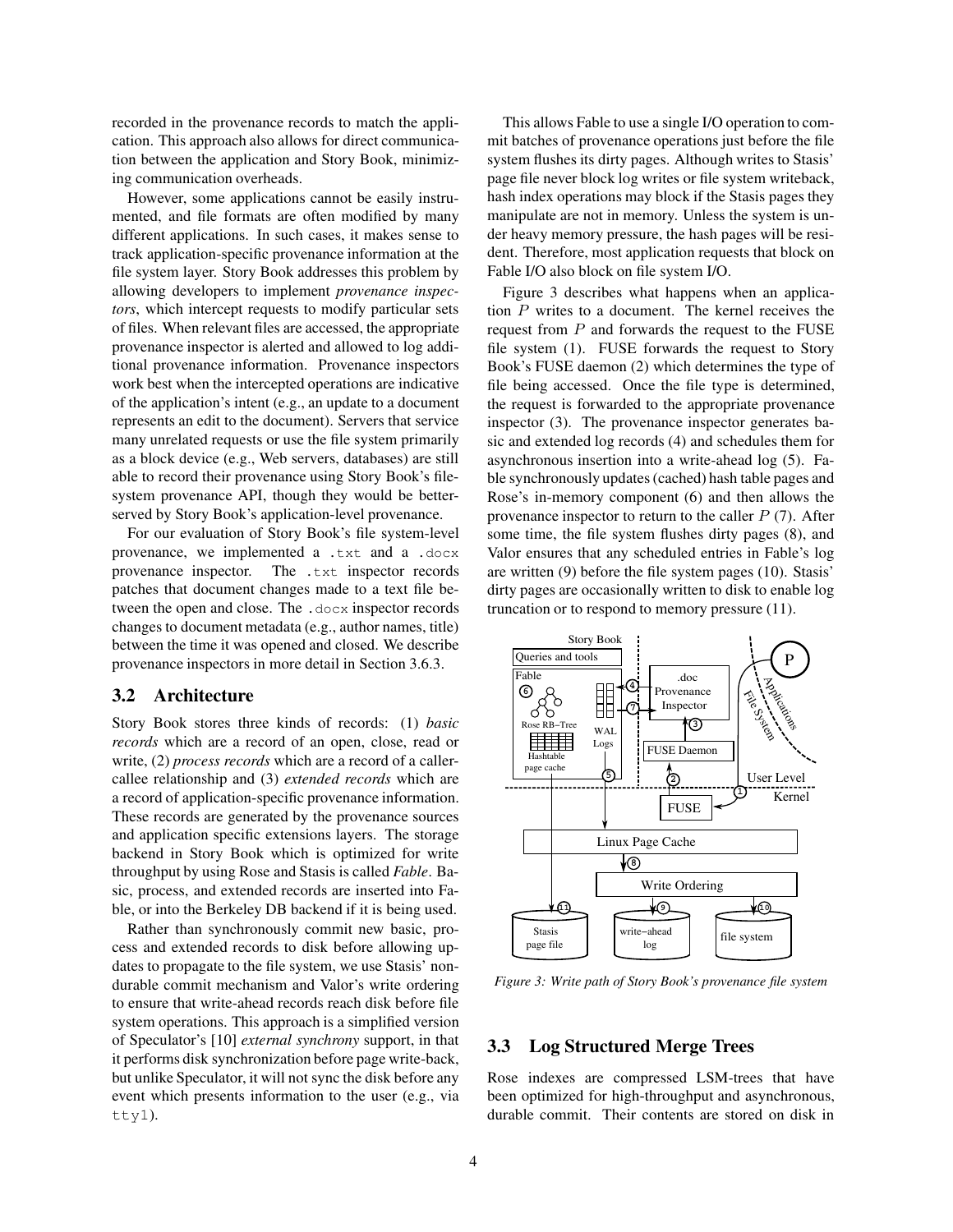compressed, bulk loaded B-trees. Insertions are serviced by inserting data into an in-memory red-black tree. Once this tree is big enough, it is merged with the smallest on-disk tree and emptied. Since the on-disk tree's leaf nodes are laid out sequentially on disk, this merge does not cause a significant number of disk seeks. Similarly, the merge produces data in sorted order, allowing it to contiguously lay out the new version of the tree on disk.

The small on-disk tree component will eventually become large, causing merges with in-memory trees to become prohibitively expensive. Before this happens, we merge the smaller on-disk tree with a larger on-disk tree, emptying the smaller tree. By using two on-disk trees and scheduling merges correctly, the amortized cost of insertion is reduced to  $O(log n * \sqrt{n})$ , with a constant factor proportional to the cost of compressed sequential I/O. B-trees'  $O(log n)$  insertion cost is proportional to the cost of random I/O. The ratio of random I/O cost to sequential I/O cost is increasing exponentially over time, both for disks and for in-memory operations.

Analysis of asymptotic LSM-tree performance shows that, on current hardware, worst-case LSM-tree throughput will dominate worst-case B-tree write throughput across all reasonable index sizes, but that in the best case for a B-tree, insertions arrive in sorted order, allowing it to write back dirty pages serially to disk with perfect locality. Provenance queries require fast lookup of basic records based on inode, not arrival time, forcing Story Book's indexes to re-sort basic records before placing them on disk. If insertions do show good locality (due to skew based on inode, for example), then Rose's tree merges will needlessly touch large amounts of clean data. Partitioning the index across multiple Rose indexes would lessen the impact of this problem [4].

Sorted data compresses well, and Story Book's tables have been chosen to be easily compressible. This allows Rose to use simple compression techniques, such as run length encoding, to conserve I/O bandwidth. Superscalar implementations of such compression algorithms compress and decompress with GiB/s throughput on modern processor cores. Also, once the data has been compressed for writeback, it is kept in compressed form in memory, conserving RAM.

## **3.4 Recovery**

As we will see in Section 3.6, the basic records stored in Fable contain pointers into extended record logs. At runtime, Fable ensures that extended records reach disk before the basic records that reference them. This ensures that all pointers from basic records encountered during recovery point to complete extended records, so recovery does not need to take any special action to ensure that the logs are consistent.

If the system crashes while file system (or other ap-

plication) writes are in flight, Story Book must ensure that a record of the in-flight operations is available in the provenance records so that future queries are aware of any potential corruption due to crash.

Since Valor guarantees that Stasis' write ahead log entries reach disk before corresponding file system operations, Fable simply relies upon Stasis recovery to recover from crash. Provenance over transactional systems (such as MySQL) may make use of any commit and replication mechanisms supported by the application.

### **3.5 Reusing User-Level Libraries**

Provenance inspectors are implemented as user-level plugins to Story Book's FUSE daemon. Therefore, they can use libraries linked by the application to safely and efficiently extract application-specific provenance. For example, our .docx inspector is linked against the XML parser ExPat [3]. Story Book's FUSE-based design facilitates transparent provenance inspectors that require no application modification and do not force developers to port user-level functionality into the kernel [17].

#### **3.6 Provenance Schema**

Story Book models the system's provenance using basic records, process records and extended records. To support efficient queries, Fable maintains several different Rose trees and persistent hash indexes. In this section we discuss the format of these record types and indexes.

### **3.6.1 Basic Records**

Story Book uses basic records to record general provenance. To determine the provenance or history of an arbitrary file, Story Book must maintain a record of which processes read from and wrote to which objects. Story Book clients achieve this by recording a basic record for every create, open, close, read and write regardless of type. The format of a basic record is as follows:



*Figure 4: Story Book Database Layout. Table keys are bold. 'H' indicates the table is a hash table.*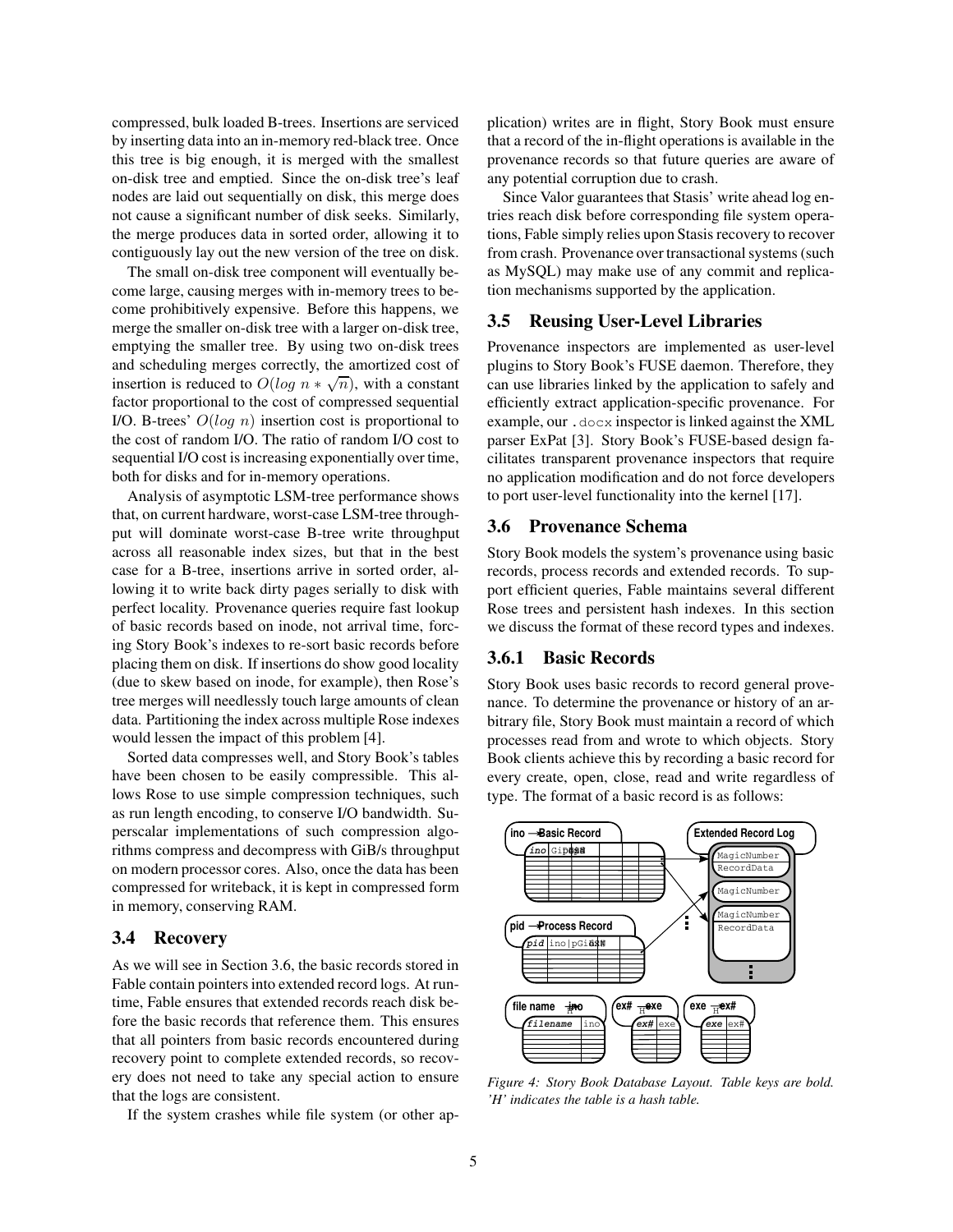- **GLOBAL ID** The ID of the process performing the operation. This ID is globally unique across reboots.
- **PARENT GLOBAL ID** The global ID of the parent of the process performing the operation.
- **INODE** The inode number of a file or object id.
- **EXECUTABLE ID** The global ID corresponding to the absolute path of the executable or other name associated with this process.
- **OPERATION** Indicates if the process performed a read, write, open or close.
- **LSN** The log sequence number of the record, used for event ordering and lookup of application-specific extended records

Figure 4 illustrates how Fable stores basic records. Executable paths are stored using two hash tables that map between executable ID's and executable names ('exe' to  $'e$ <sub>x</sub>#') and ('ex#' to 'exe'). The first is used during insertion; the second to retrieve executable names during queries. File names are handled in a similar fashion. Fable stores the remaining basic record attributes in a Rose table, sorted by inode / object id.

## **3.6.2 Process Records**

Story Book uses process records to record parent-child relationships. When processes perform file operations Story Book records their executable name and process ID within a basic record. However, Story Book cannot rely on every processto perform a file operation (e.g., the cat program in Figure 5), and must also record *process records* alongside basic records and application-specific provenance. Process records capture the existence of processes that might never access a file. The format of a process record is as follows:



*Figure 5: A provenance query. On the left is the data used to construct the provenance graph on the right. The query begins with a hash lookup on the file name's inode whose provenance we determine (*< *"*index*"*, 3 >*).*

**GLOBAL ID** The ID of the process performing the file access. This ID is globally unique across reboots.

- **PARENT GLOBAL ID OR FILE INODE** Contains either the global ID of the parent of this process or the inode of a file this process modified or read.
- **EXECUTABLE ID** Global ID corresponding to the absolute path of the executable.
- LSN The log sequence number of the record, used to establish the ordering of child process creation and file operations during provenance queries.

Before Story Book emits a basic record for a process it first acquires all the global IDs of that process's parents by calling a specially added system call. It records a process record for every (global ID, parent global ID) pair it has not already recorded as a process record at some earlier time.

The exact mechanisms used to track processes vary with the application being tracked, but file system provenance is an informative example. By generating process records during file access rather than at fork and exit, file system provenance is able to avoid logging process records for processes that do not modify files. This allows it to avoid maintenance of a provenance graph in kernel RAM during operation, but is not sufficient to reflect process reparenting that occurs before a file access or a change in the executable name that occurs after the last file access.

# **3.6.3 Extended Records**

Story Book manages application-specific provenance by having each application's provenance inspector attach additional application-specific information to a basic record. This additional information is called an *extended record*. Extended records are not stored in Rose, but rather are appended in chronological order to a log. This is because their format and length may vary and extended records are not necessary to reconstruct the provenance of a file in the majority of cases. However, the extended record log cannot be automatically truncated, since it contains the only copy of the provenance information stored in the extended records. An extended record can have multiple application-specific entries or none at all. The format of an extended record is as follows:

**MAGIC NUMBER** Indicates the type of the record data that is to follow. For basic or process records with no application-specific data to store this value is 0. **RECORD DATA** Contains any application-specific data.

Each basic and process record must refer to an extended record because the offset of the extended record is used as an LSN. If this were not true Rose would have to add another column to the basic record table. In addition to an LSN it would need the offset into the extended record log for basic records which refer to applicationspecific provenance. Compressing the basic record ta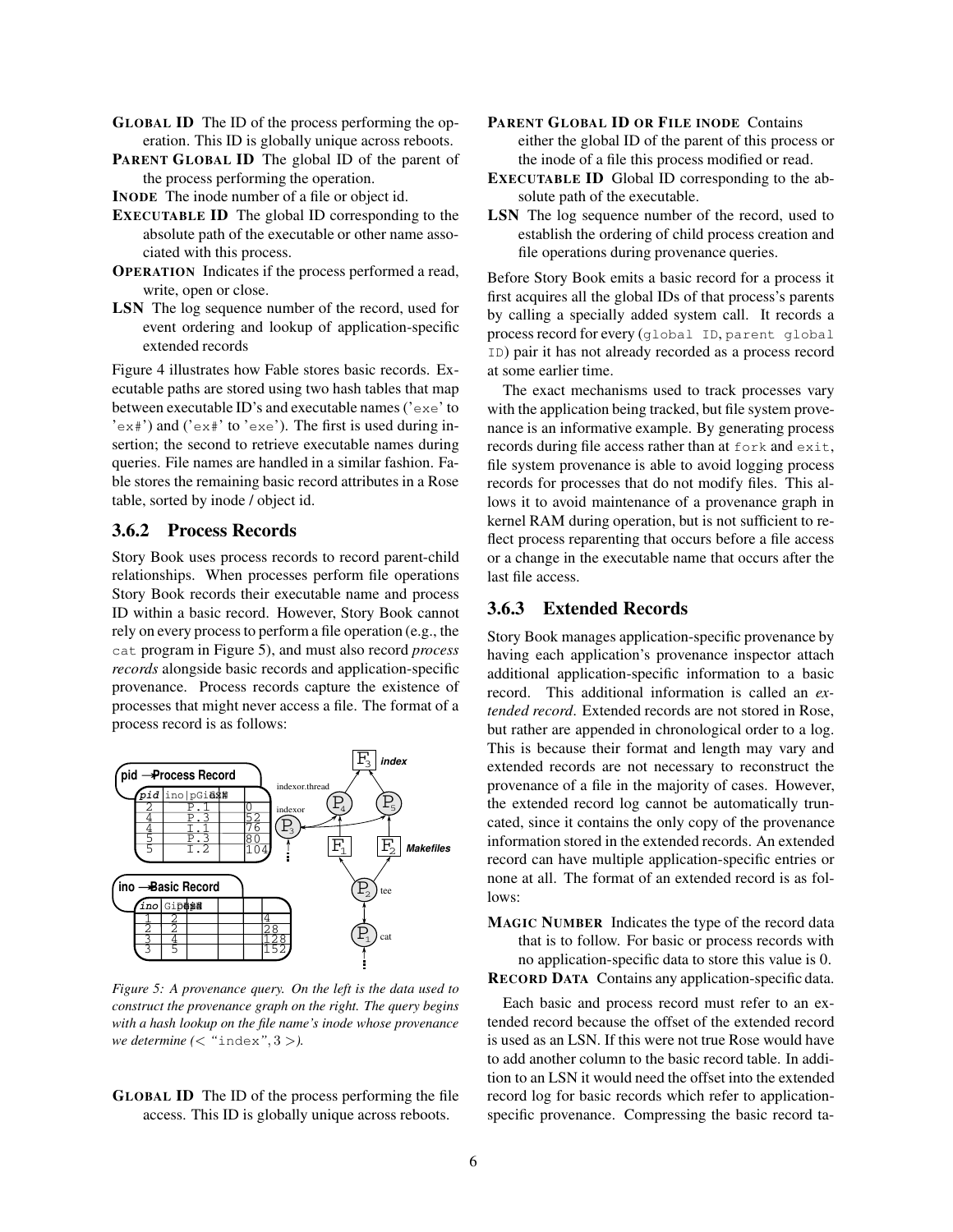ble with this additional column would be more difficult and would increase Story Book's overhead. Records that have no application-specific data to store need not incur an additional write since the magic number for an empty extended record is zero and can be recorded by making a hole in the file. Reading the extended record need only be done when explicitly checking for a particular kind of application-specific provenance in a basic record.

# **3.7 Provenance Query**

Story Book acquires the provenance of a file by looking up its inode in the (file name, ino) hash table. The inode is used to begin a breadth first search in the basic and process record tables. We perform a transitive closure over sets of processes that wrote to the given file (or other files encountered during the search), over the set of files read by these processes, and over the parents of these processes. We search in order of decreasing LSN and return results in reverse chronological order.

## **3.8 Compression and Record Suppression**

Rose tables provide high-performance column-wise data compression. Rose's basic record table run length encodes all basic record columns except the LSN, which is stored as a 16 bit diff in the common case, and the opcode, which is stored as an uncompressed 8 bit value. The process record table applies run length encoding to the process id, and ex#. It attempts to store the remaining columns as 16 bit deltas against the first entry on the page. The hash tables do not support compression, but are relatively small, as they only store one value per executable name and file in the system.

In addition to compression, Story Book supports *record suppression*, which ignores multiple calls to read and write from the same process to the same file. This is important for programs that deal with large files; without record suppression, the number of (compressed) entries stored by Rose is proportional to file sizes.

Processes that wish to use record suppression need only store the first and last read and write to each file they access. This guarantees that the provenance graphs generated by Story Book's queries contain all tainting processes and files, but it loses some information regarding the number of times each dependency was established at runtime. Unlike existing approaches to record suppression, this scheme cannot create cyclic dependency graphs. Therefore, Story Book dependency graphs can never contain cycles, no special cycle detection or removal techniques are required.

However, record suppression can force queries to treat suppressed operations as though they happened in race. If this is an issue, then record suppression can be disabled or (in some circumstances) implemented using application-specific techniques that cannot lead to the detection of false races.

Note that this scheme never increases the number of records generated by a process, as we can interpret sequences such as "open, read, close" to mean a single read. Record suppression complicates recovery slightly. If the sequence "open, read, ..., crash" is encountered, it must be interpreted as: "open, begin read, ..., end read, crash." Although this scheme requires up to two entries per file accessed by each process, run length encoding usually ensures that the second entry compresses well.

# **4 Evaluation**

Story Book must provide fast, high-throughput writes in order to avoid impacting operating system and existing application performance. However, it must also index its provenance records so that it can provide reasonable query performance. Therefore, we focus on Story Book write throughput in Section 4.2, a traditional file system workload in Section 4.3, and a traditional database workload in Section 4.4. We measure provenance read performance in Section 4.5.

# **4.1 Experimental Setup**

We used eight identical machines, each with a 2.8GHz Xeon CPU and 1GB of RAM for benchmarking. Each machine was equipped with six Maxtor DiamondMax 10 7,200 RPM 250GB SATA disks and ran CentOS 5.2 with the latest updates as of September 6, 2008. For the file system workload in Section 4.3 Story Book uses a modified 2.6.25 kernel to ensure proper write ordering, and for all other systems an unmodified 2.6.18 kernel was used. To ensure a cold cache and an equivalent block layout on disk, we ran each iteration of the relevant benchmark on a newly formatted file system with as few services running as possible. For query benchmarks, database files are copied fresh to the file system each time. We ran all tests at least four times and computed 95% confidence intervals for the mean elapsed, system, user, and wait times using the Student's-t distribution. In each case, unless otherwise noted, the half widths of the intervals were less than 5% of the mean. Wait time is elapsed time less system and user time and mostly measures time performing I/O, though it can also be affected by process scheduling. Except in Figure 6 and Figure 7 where we are measuring throughput and varying  $C_0$  size explicitly, all cache sizes are consistent for all systems across all experiments. Berkeley DB's cache is set to 128MiB, and Stasis' page cache is set to 100MiB with a Rose  $C_0$  of 22MiB, allocating a total of 122MiB to Fable.

**Provenance Workloads.** The workload we use to evaluate our throughput is a shell script which creates a file hierarchy with an arity of 14 that is five levels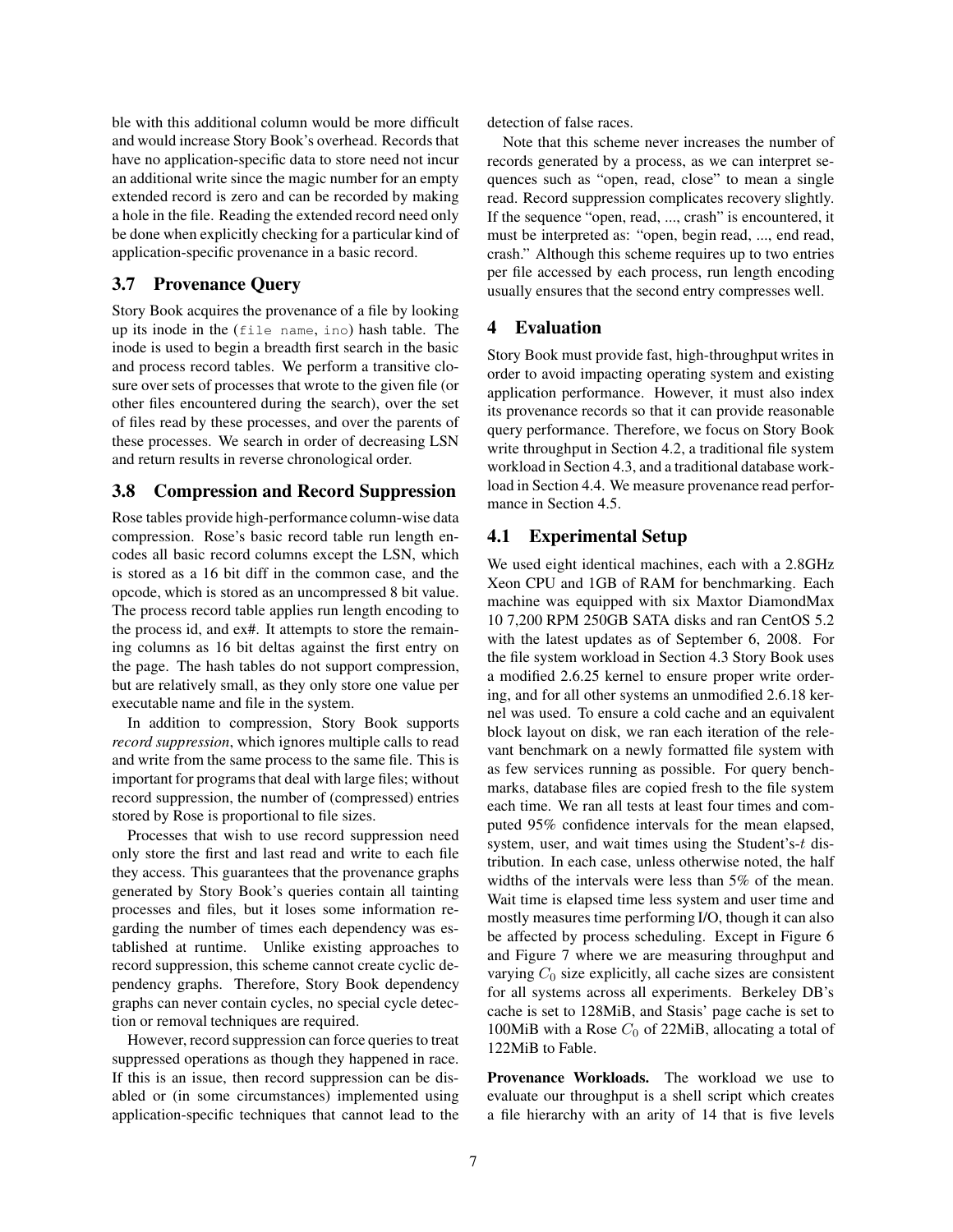

*Figure 6: Performance of Waldo and Story Book's insert tool on logs of different sizes.*

1.5 GiB Log 14 3 GiB Log Throughput (Mib/sec) Throughput (Mib/sec) 12 10 8 6 4 2 0 0 20 40 60 80 100 120 140 160 180 200 C0 size (MiB)

*Figure 7: Performance of Story Book's Fable backend with varying in-memory tree component sizes.*

to safely avoid these durable commits, we set the BDB TXN NOSYNC option, which allows BDB to commit without performing synchronous disk writes.

We processed the provenance events generated by the tree dataset with Waldo and Story Book. This produced a 3.5GiB Story Book log and a 244MiB Waldo log. We then measured the amount of time it took to process these logs using Waldo, Fable and Story Book's Berkeley DB backend.

Rose uses 100MiB for its page cache and 172MiB for its  $C_0$  tree. Both Berkeley DB and Waldo use 272MiB for their page cache size. Our optimized version of Waldo performs 3.5 times faster than Fable. However, PASSv2 performs a significant amount of preprocessing, record suppression and graph-pruning to its provenance data before writing it to the Waldo log. Fable interleaves these optimizations with provenance event handling and database operations. We are unable to measure the overhead of PASSv2's preprocessing steps, making it difficult to compare Waldo and Fable performance.

Story Book's Berkeley DB backend is 2.8 times slower than Fable. This is largely due to Fable's amortization of in-memory buffer manager requests, as User CPU time dominated Berkeley DB's performance during this test. Because Rose's LSM-trees are optimized for extremely large data sets, we expect the performance gap between Berkeley DB and Fable to increase with larger provenance workloads.

### **4.3 File System Performance**

Story Book's write performance depends directly on the size of its in-memory  $C_0$  tree. In Figure 7 we compare the throughput of our Rose backend when processing a 1536MiB WAL and 3072MiB WAL generated from our tree dataset. Since Rose must perform tree merges each time  $C_0$  becomes full, throughput drops significantly if we allocate less than 22MiB to  $C_0$ . We set  $C_0$  to 22MiB for the remainder of the tests.

Figure 8 measures the performance of a multi-

deep where each directory contains a single file. Separate processes copy files in blocks from parent nodes to child nodes. This script was designed to generate a dense provenance graph to provide a lower bound on query performance and to demonstrate write performance. We refer to this script as the *tree dataset*. With no WAL truncation, the script generates a 3.5GiB log of uncompressed provenance data in Story Book, and a 244MiB log of compressed (pruned) provenance data in PASSv2. Fable compresses provenance events on the fly, so that the database file does not exceed 400MiB in size.

### **4.2 Provenance Throughput**

PASSv2 consists of two primary components: (1) an in-kernel set of hooks that log provenance to a writeahead log, and (2) a user-level daemon called *Waldo* which reads records from the write-ahead log and stores them in a Berkeley Database (BDB) database. We used a pre-release version of PASSv2, which could not reliably complete I/O intensive benchmarks. We found that their pre-release kernel was approximately 3x slower than Story Book's FUSE-based provenance file system, but expect their kernel's performance to change significantly as they stabilize their implementation. Therefore, we focus on log processing comparisons here.

For both Story Book and PASSv2, log generation was at least an order of magnitude slower than log processing. However, as we will see below, most of Story Book's overhead is due to FUSE instrumentation, not provenance handling. We expect log processing throughput to be Story Book's primary bottleneck when it is used to track provenance in systems with lower instrumentation overheads.

By default, Waldo durably commits each insertion into BDB. When performing durable inserts, Waldo is at least ten times slower than Fable. Under the assumption that it will eventually be possible for PASSv2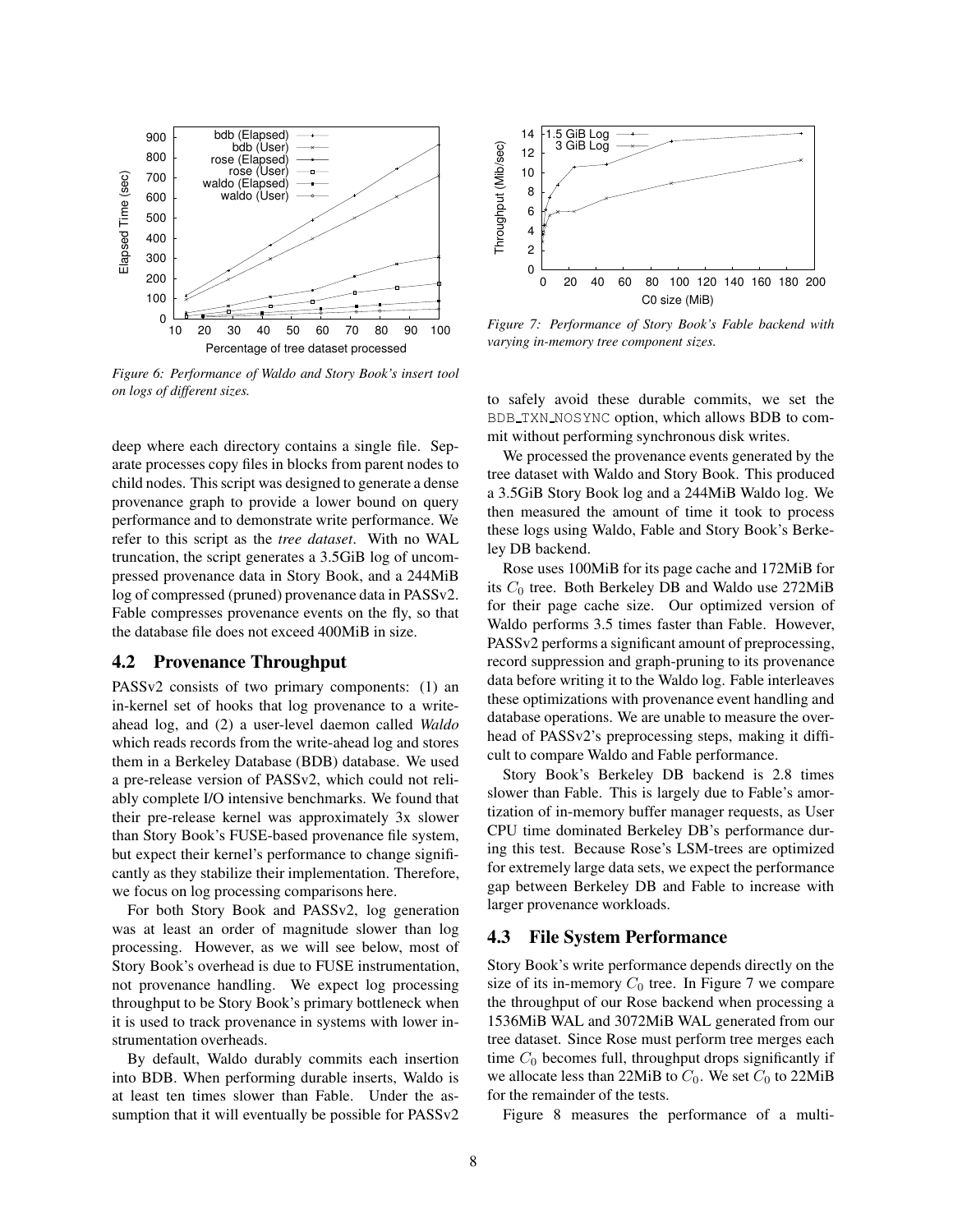

*Figure 8: Performance of Story Book compared to* ext3 *and FUSE for I/O intensive file system workloads.*

threaded version of Postmark [5] on top of ext3, on top of FuseFS, a "pass through" FUSE file system that measures Story Book's instrumentation overhead, and on top of TxtFS, a Story Book provenance file system that records diffs when .txt files are modified. When running under TxtFS, each modification to a text file causes it to be copied to an object store in the root partition. When the file is closed, a diff is computed and stored as an external provenance record. This significantly impacts performance as the number of .txt files increases.

We initialized Postmark's number of directories to 890, its number of files to 9,000, its number of transactions to 3,600, its average filesize to 190 KiB, and its read and write size to 28KiB. These numbers are based on the arithmetic mean of file system size from Agarwal's 5-year study[1]. We scaled Agarwal's numbers down by 10 as they represented an entire set of file system modifications, but the consistent scaling across all values maintains their ratios with respect to each other. We ran this test using 30 threads as postmark was intended to emulate a mail server which currently would use worker threads to do work. Because FUSE aggregates message passing across threads, both TxtFS and FuseFS perform better under concurrent workloads with respect to Ext3. We repeated each run, increasing the percentage of .txt files in the working set from 5% to 25%, while keeping all the other parameters the same (Text files are the same size as the other files in this test).

FuseFS and ext3 remain constant throughout the benchmark. TxtFS's initial overhead on top of FuseFS is 9%, and is 76% on top of Ext3. As the number of copies to TxtFS's object store and the number of diffs increases, TxtFS's performance worsens. At 25% .txt files, TxtFS has a 40% overhead on top of FuseFS, and is 2.2 times slower than  $Ext3$ .

|                    | <b>Regular</b>           | <b>Story Book</b>        |
|--------------------|--------------------------|--------------------------|
|                    | <b>Response Time (s)</b> | <b>Response Time (s)</b> |
| Delivery           | 52.6352                  | 53.423                   |
| New Order          | 45.8146                  | 48.037                   |
| Order Status       | 44.4822                  | 47.4768                  |
| Payment            | 44.2592                  | 46.6032                  |
| <b>Stock Level</b> | 53.6332                  | 55.1508                  |
| Throughput (tpmC)  | 201.82                   | 196.176                  |

*Table 1: Average response time for TPC-C Benchmark*



*Figure 9: Performance of a provenance query.*

### **4.4 MySQL TPC-C**

Next, we instrumented MySQL in order to measure the performance of a user-level Story Book provenance system. This workload has significantly lower instrumentation overhead than our FUSE file system. We implemented a tool that reads MySQL's general query log and determines which transactions read from and wrote to which tables. It translates this information into Story Book provenance records by treating each operation in the general log as a process (We set the process "executable name" to the query text).

We measured the performance impact of our provenance tracking system on a copy of TPC-C configured for 50 warehouses and 20 clients. In Table 1 we list two configurations: Regular and Story Book. Response times under Story Book increased by an average of 4.24%, while total throughput dropped by 2.80%.

#### **4.5 Provenance Read**

To evaluate Story Book's query performance, we compared the query performance of our Berkeley DB backend to that of Fable. Our BDB database uses the same table schema and indexes as Fable, except that it uses B-trees in the place of Stasis' Rose indexes.

We generated our database by processing the entire tree dataset, which is designed to create dense provenance graphs. This results in a 400MiB database for